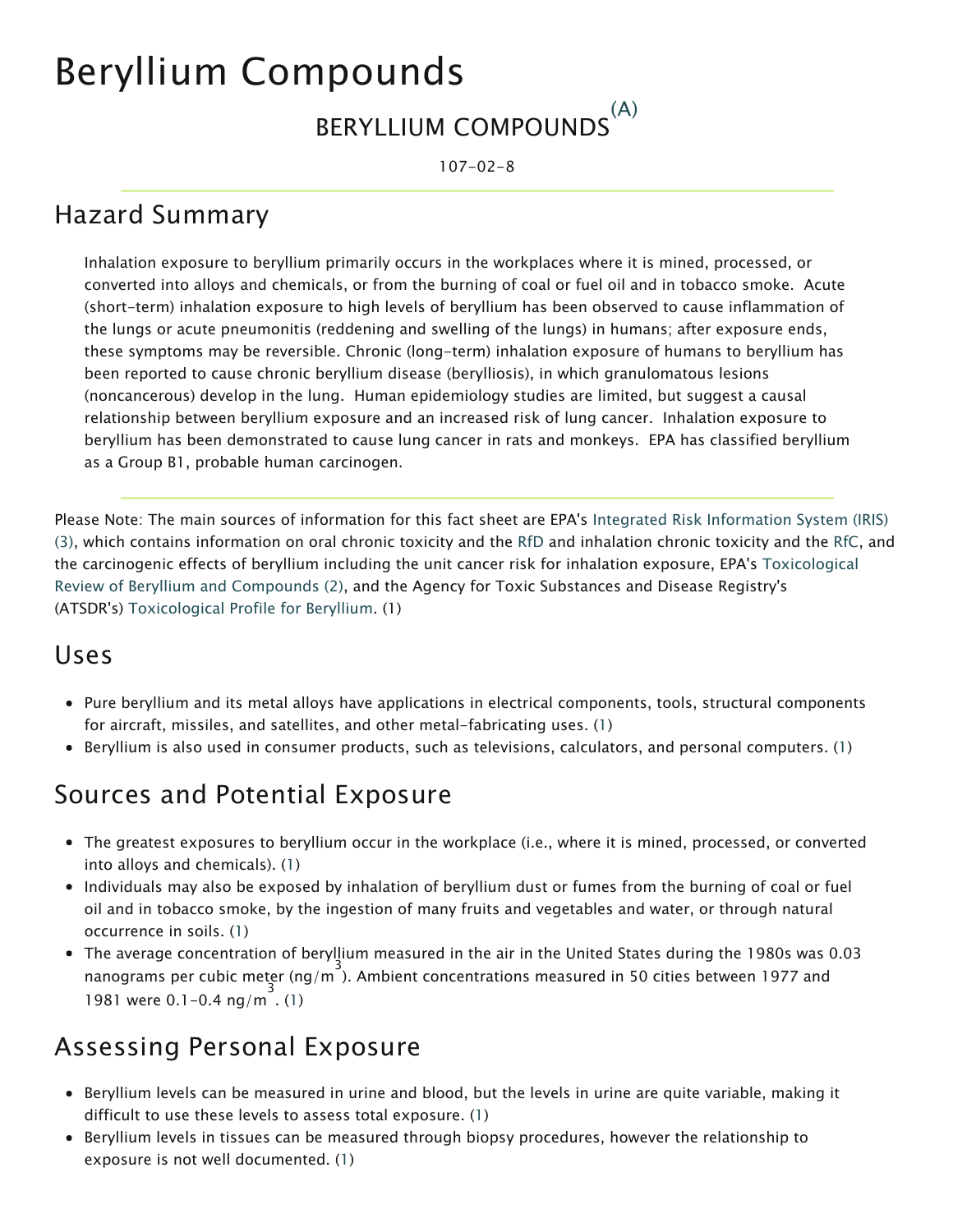A medical test, termed the antigen-specific lymphocyte transformation test, can be used to measure hypersensitivity in individuals previously exposed to beryllium and can also be used to diagnose chronic beryllium disease. (1)

# Health Hazard Information

Acute Effects:

- Acute inhalation exposure to high levels of beryllium has been observed to cause inflammation of the lungs and acute pneumonitis (reddening and swelling of the lungs) in humans; after exposure ends, these symptoms may be reversible.  $(1-4)$
- Acute animal tests have demonstrated beryllium compounds to vary in acute toxicity, ranging from [high](https://www.epa.gov/haps/about-health-effects-fact-sheets) to [extreme](https://www.epa.gov/haps/about-health-effects-fact-sheets) acute toxicity from oral exposure. (5)

Chronic Effects (Noncancer):

- Chronic occupational exposure of humans to beryllium by inhalation has been reported to cause chronic beryllium disease (berylliosis), in which granulomatous lesions (noncancerous) develop in the lung. The onset of these effects may be delayed by 3 months to more than 20 years. Symptoms of chronic beryllium disease include irritation of the mucous membranes, reduced lung capacity, shortness of breath, fatigue, anorexia, dyspnea, malaise, and weight loss. (1-4)
- Chronic inhalation exposure has also been observed to cause immunological effects in humans and animals.  $(1-3)$
- A skin allergy may result from dermal exposure to beryllium. Eye contact with beryllium dust has been observed to cause acute conjunctivitis in humans. (1)
- Animal studies have also reported effects on the lung, such as chronic pneumonitis, from chronic inhalation exposure. (1-3)
- The Reference Concentration ([RfC](https://www.epa.gov/haps/health-effects-notebook-glossary)) for beryllium is 0.00002 milligrams per cubic meter (mg/m  $\overline{\text{)}}^3$  based on respiratory effects in humans. The [RfC](https://www.epa.gov/haps/health-effects-notebook-glossary) is an estimate (with uncertainty spanning perhaps an order of magnitude) of a continuous inhalation exposure to the human population (including sensitive subgroups) that is likely to be without appreciable risk of deleterious noncancer effects during a lifetime. It is not a direct estimator of risk but rather a reference point to gauge the potential effects. At exposures increasingly greater than the [RfC,](https://www.epa.gov/haps/health-effects-notebook-glossary) the potential for adverse health effects increases. Lifetime exposure above the [RfC](https://www.epa.gov/haps/health-effects-notebook-glossary) does not imply that an adverse health effect would necessarily occur. (3)
- EPA has medium confidence in the [RfC](https://www.epa.gov/haps/health-effects-notebook-glossary) due to: (1) medium confidence in the study on which the [RfC](https://www.epa.gov/haps/health-effects-notebook-glossary) is based because no [NOAEL](https://www.epa.gov/haps/health-effects-notebook-glossary) was identified in the study, but a [NOAEL](https://www.epa.gov/haps/health-effects-notebook-glossary) slightly below the [LOAEL](https://www.epa.gov/haps/health-effects-notebook-glossary) was suggested in another study; and (2) medium confidence in the database due to lack of adequate exposure monitoring in the epidemiology studies and some uncertainty regarding the mechanism associated with progression to chronic beryllium disease in beryllium-sensitized individuals. (3)
- The Reference Dose [\(RfD\)](https://www.epa.gov/haps/health-effects-notebook-glossary) for beryllium is 0.002 milligrams per kilogram body weight per day (mg/kg/d) based on small intestinal lesions in dogs. (3)
- EPA has low to medium confidence in the [RfD](https://www.epa.gov/haps/health-effects-notebook-glossary) due to: (1) medium confidence in the study on which the [RfD](https://www.epa.gov/haps/health-effects-notebook-glossary) was based because there were small groups of animals, early mortality at the high dose level, no measure of immune response or function, and no control for potential litter effects, and (2) low to medium confidence in the database because there is only one chronic study in dogs showing adverse effect levels and other chronic studies in rodents demonstrated NOAELs at the highest doses tested. (3)

Reproductive/Developmental Effects:

- The potential for beryllium to induce developmental or reproductive effects has not been adequately assessed.
- Limited information is available on the reproductive or developmental effects of beryllium in humans following inhalation exposure. A case control study found no association between paternal occupational exposure and the risk of stillbirth, pre-term delivery, or small-for-gestational-age infants, although this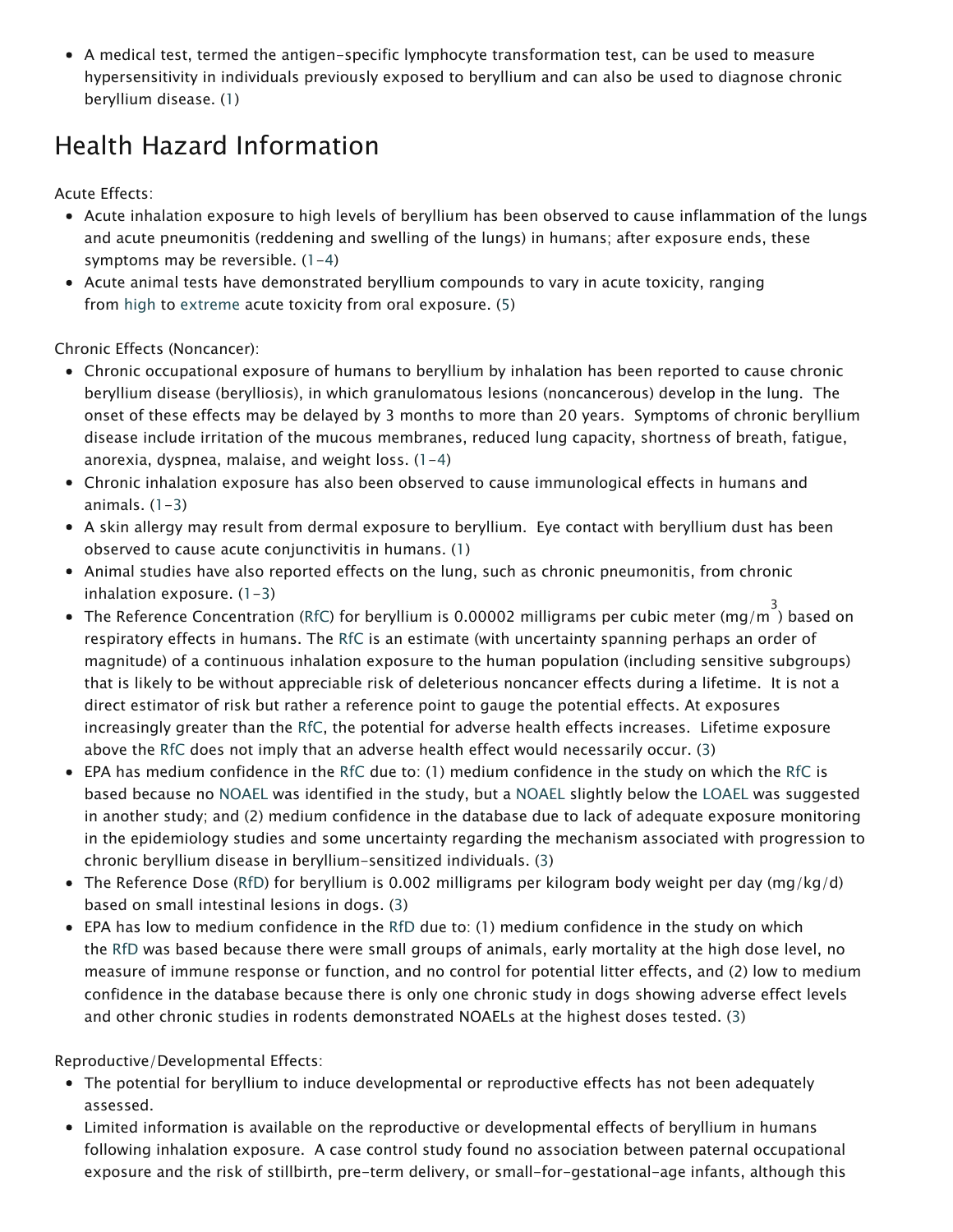study has limited sensitivity. (2,3)

• No data are available on reproductive or developmental effects in animals following inhalation. (2,3)

Cancer Risk:

- Several human epidemiological studies have investigated the relationship between beryllium exposure in workers and lung cancer deaths. Although there are shortcomings in all the studies, the results are suggestive of a causal relationship between beryllium exposure and an increased risk of lung cancer. (2,3)
- Beryllium compounds have been shown to cause lung cancer from inhalation exposure in rats and monkeys. (1,2,3)
- EPA has classified beryllium as a Group B1, probable human carcinogen. (3)
- EPA uses mathematical models, based on animal and human studies, to estimate the probability of a person developing cancer from breathing air containing a specified concentration of a chemical. EPA calculated an inhalation unit risk estimate of 2.4  $\times$  10<sup>-3</sup> (µg/m<sup>33-1</sup>). EPA estimates that, if an individual were to continuously breathe air containing beryllium at an average of 0.0004  $\mu$ g/m  $\,$  (4  $\times$  10  $\,$  mg/m  $\,$ ) over his or her entire lifetime, that person would theoretically have no more than a one-in-a-million increased chance of developing cancer as a direct result of breathing air containing this chemical. Similarly, EPA estimates that continuously breathing air containing 0.004  $\mu$ g/m<sup>3</sup> (4 x 10<sup>-6</sup> mg/m<sup>3</sup>) would result in not greater than a  $_{\text{eq}}^{\text{one}-\text{in}-\text{a}-\text{hundred}}$  thousand increased chance of developing cancer, and air containing 0.04  $\frac{3}{\mu}$ g/m $\frac{3}{\mu}$  (4 x 10  $^{-5}$  mg/m  $^3$ ) would result in not greater than a one-in-ten thousand increased chance of developing cancer. For a detailed discussion of confidence in the potency estimates, please see IRIS. (3)

# Physical Properties

- The chemical symbol for pure beryllium is Be, and its atomic weight is  $9.012$  g/mol. (1)
- Pure beryllium is a hard gray metal that does not occur naturally but does occur as a chemical component of certain kinds of rocks, coal and oil, soil, and volcanic dust. (1)
- Beryllium is also present in a variety of compounds such as beryllium fluoride, beryllium chloride, beryllium sulfate, beryllium oxide, and beryllium phosphate. (1)
- Pure beryllium is insoluble in water; however, some of its compounds are soluble in water. (1)

Conversion Factors (only for the gaseous form):

Beryllium and its compounds do not exist in the atmosphere in the vapor phase (in ppm); therefore, an air conversion factor is not applicable. (1)

To convert concentrations in air from  $\mu$ g/m $\frac{3}{3}$  to mg/m $\frac{3}{3}$  mg/m  $\frac{3}{3}$  = ( $\mu$ g/m  $\frac{3}{3}$   $\times$  (1 mg/1,000  $\mu$ g).

#### Health Data from Inhalation Exposure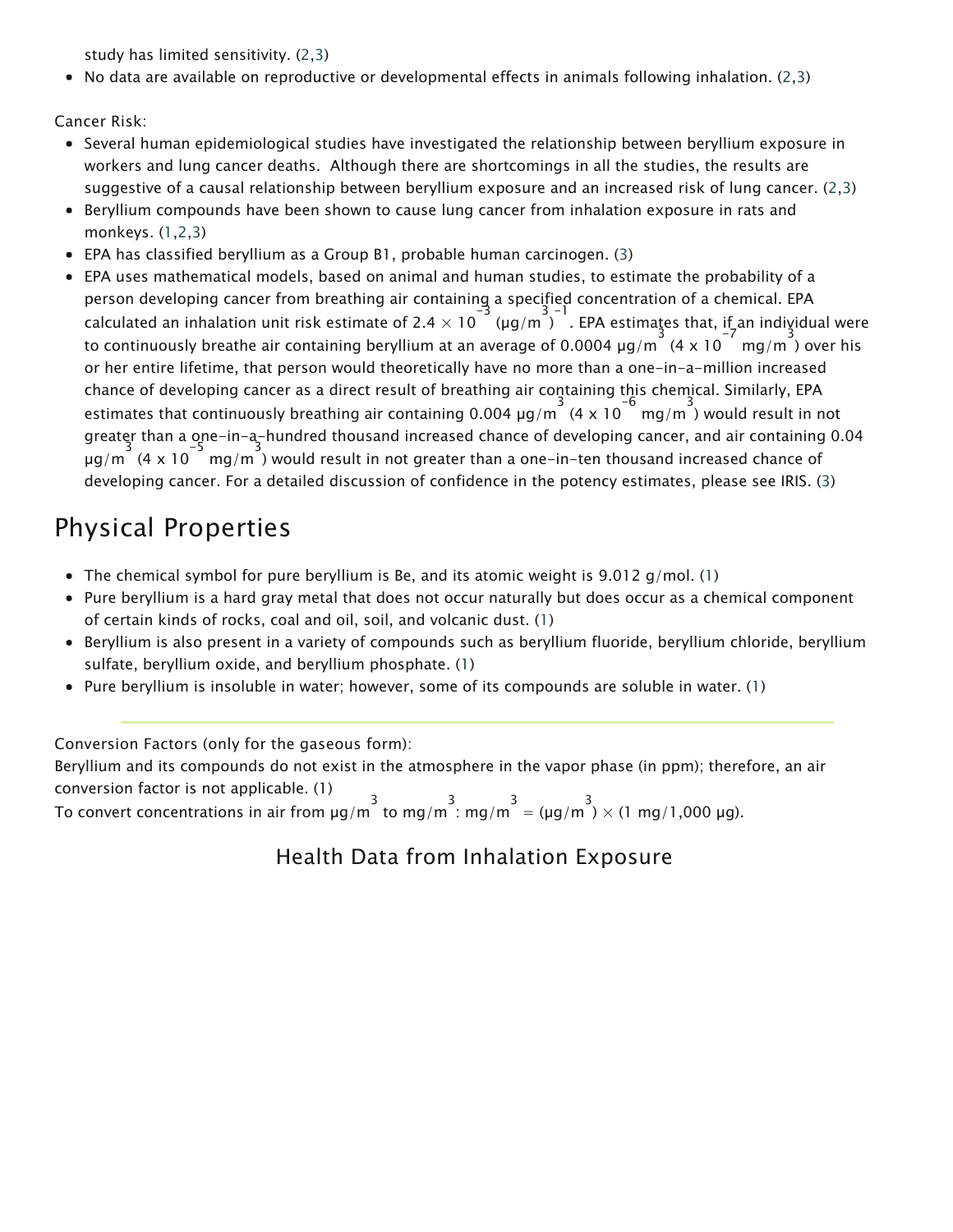#### **Beryllium**



ACGIH TLV--American Conference of Governmental and Industrial Hygienists' threshold limit value expressed as a time-weighted average; the concentration of a substance to which most workers can be exposed without adverse effects.

AIHA ERPG--American Industrial Hygiene Association's emergency response planning guidelines. ERPG 1 is the maximum airborne concentration below which it is believed nearly all individuals could be exposed up to one hour without experiencing other than mild transient adverse health effects or perceiving a clearly defined objectionable odor; ERPG 2 is the maximum airborne concentration below which it is believed nearly all individuals could be exposed up to one hour without experiencing or developing irreversible or other serious health effects that could impair their abilities to take protective action.

NIOSH IDLH-- National Institute of Occupational Safety and Health's immediately dangerous to life or health concentration; NIOSH recommended exposure limit to ensure that a worker can escape from an exposure condition that is likely to cause death or immediate or delayed permanent adverse health effects or prevent escape from the environment.

NIOSH REL--NIOSH's recommended exposure limit; NIOSH-recommended exposure limit for an 8- or 10-h timeweighted-average exposure and/or ceiling.

OSHA PEL--Occupational Safety and Health Administration's permissible exposure limit expressed as a timeweighted average; the concentration of a substance to which most workers can be exposed without adverse effect averaged over a normal 8-h workday or a 40-h workweek.

The health and regulatory values cited in this factsheet were obtained in December 1999. a<br>Health numbers are toxicological numbers from animal testing or risk assessment values developed by EPA.